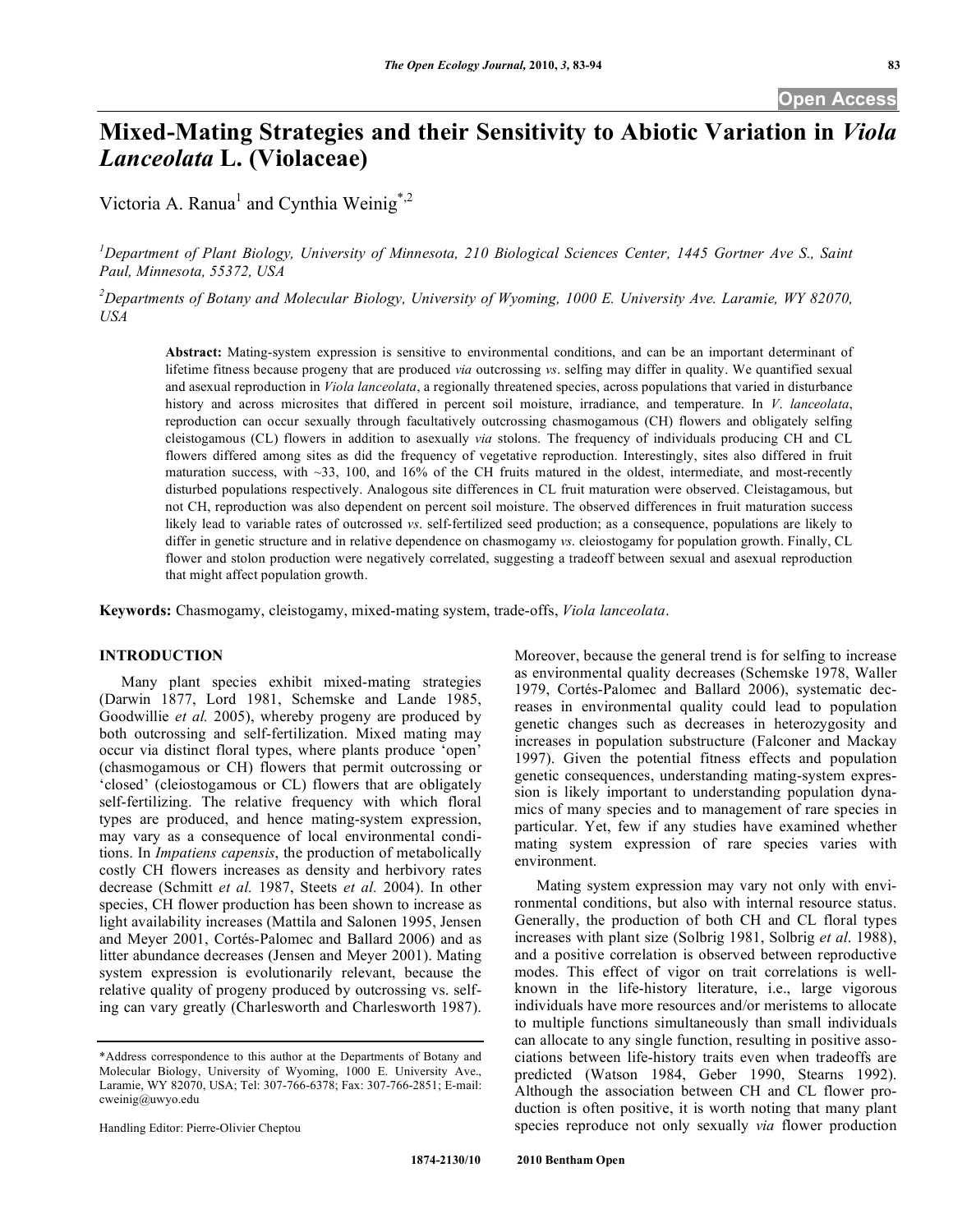but also asexually through stolons (that is, shoots that grow horizontally along the soil surface and produce roots and new shoots at nodes). As with CH *vs*. CL flower production, tradeoffs between sexual *vs*. asexual reproduction could arise from either resource limitation or meristem limitation, if inflorescences and stolons derive from a common pool of meristems. The potential for tradeoffs between sexual *vs*. asexual reproduction remains largely uninvestigated, despite the high frequency with which plant species may colonize new microsites *via* stolons (Schnellner *et al.* 1982, Hutchison and Bradley 1986, Huber *et al.* 1999, Marcussen 2003). Tradeoffs between sexual and asexual reproduction may also be important where both sexual seed production and asexual reproduction are critical to population maintenance or reestablishment following a disturbance event (Milburn and Husveth 2004).

Because selfed *vs*. outcrossed progeny may differ in quality, it is important to quantify fitness at all life-history stages (i.e., germination rates, survival to maturity, and fecundity) for both progeny types in order to understand population dynamics under mixed mating. In a recent study, Steets *et al*. (2007) examined fitness across diverse lifehistory stages in the cosmopolitan temperate annual plant, *Impatiens capensis*, which produces both CH and CL flowers. Selfed progeny produced by CL flowers had higher germination rates than did outcross progeny from CH flowers in *I*. *capensis*, while outcross progeny exhibited a fecundity advantage relative to individuals produced by selfing. Over all life-history stages, population growth in this species was more sensitive to the performance of progeny resulting from selfing, indicating the demographic importance of cleistogamous reproduction (Steets *et al*. 2007). In another species, the neotropical herb, *Calathea micans*, progeny that result from outcrossing are most important to population growth (LeCorff and Horvitz 2005). In rare species, seed collection from natural populations is often prohibited, limiting the opportunity to examine the fitness consequences of all life-history stages. However, even in protected species, it is possible to quantify the frequency with which chasmogamous *vs*. cleistogamous flowers are produced as well as the success with which the different fruits mature. These are important first steps in determining the relative contribution of different reproductive modes to population growth.

Here, we examine reproductive effort in *Viola lanceolata* L., a threatened species in Minnesota (MN Department of Natural Resources 2007). Persistence of populations of this perennial wetland species is disturbance-dependent (Keddy and Reznicek 1982, Solbrig *et al*. 1988, Wisheu and Keddy 1991, Milburn and Husveth 2004, Owen-Koning 2005), and the species reproduces sexually *via* the production of CH and CL flowers and asexually *via* stolons (Russell 1958, Mohlenbrock 1978, Milburn and Husveth 2004). The natural history of this species offers the opportunity to examine both how environment (site disturbance and microsite variation in abiotic factors) affects mating-system expression and if tradeoffs exist between reproductive modes (chasmogamy *vs*. cleistogamy or sexual *vs*. asexual). We studied several populations of *V. lanceolata* that vary in disturbance history. Some populations occur within active native habitat restoration projects (Milburn and Husveth 2004), while another is undergoing natural succession. Our specific goals

were to determine (1) if populations differ in the frequency of CH *vs*. CL flower production, or in the success with which CH and/or CL flowers are converted to fruits, (2) if differences in reproductive output among populations are a result of differences in the frequency of reproductive individuals and/or the mean number of flowers produced by reproductive individuals, (3) how plant size and local abiotic factors are related to reproductive effort, and (4) if allocation tradeoffs exist between chasmogamy *vs*. cleistogamy and/or between sexual *vs*. asexual reproduction.

# **METHODS**

# **Species Description**

*Viola lanceolata*, is a member of the Stolonasae subsection of the Violaceae (Russell 1955). The species' range extends west to Minnesota, where it is rare. It widely occurs in most states to the south and east. Suitable sandy wetland habitat in Minnesota is a naturally limiting factor for this species. Since Euro-American settlement of Minnesota in the 1850's, the number of suitable sites has been further reduced by wetland drainage, wildfire suppression, local extirpation of large grazing animals, and local prevalence of non-native invasive species, such as *Phalaris arundinacea* L., *Phragmites australis* Trin. ex. Streud., and *Rhamnus frangula* L. These changes have also led to population extirpation (Milburn and Husveth 2004).

Flowering typically begins between May and June with CH flowers produced early in the season (Swink 1952, Russell 1960), and there is never more than one CH flower open at a time on an individual (V. Ranua, personal observation). The switch between CH and CL flower production is abrupt, and CL flowers appear July through October. While the showy CH flowers stand erect above the ground, the diminished CL flowers are at the soil surface or just above on erect peduncles (Mohlenbrock 1978). During fruit ripening, the infructescences developing from both floral types are propelled upright and are visibly indistinguishable. The ripened fruit dehisces, resulting in the expulsion of the seeds into the air. However, it is not uncommon that some seeds remain in the pod after dehiscence (V. Ranua, personal observation).

The rate of individual seed production decreases as succession proceeds, presumably as a consequence of increased interspecific competition for resources (Solbrig *et al*. 1988). However, viable seeds within the seed bank quickly germinate following a disturbance event (Keddy and Reznicek 1982, Wisheu and Keddy 1991), including grazing, fire, or inundation followed by drawdown. In some sites in Minnesota, hundreds of seedlings may germinate following disturbance (V. Ranua, personal observation).

Some species within the genus *Viola* have mechanisms that permit delayed selfing within CH flowers. Specifically, in *V*. *pubescens*, the stigma bends and makes contact with dehisced anthers in older flowers. However, this mechanism is not widespread within the genus, and there is no evidence for it in *V*. *lanceolata* or its close relatives (Beattie 1969, Beattie and Culver 1979, Banasinska and Kuta 1996). Moreover, even in species with this active mechanism, the frequency of selfed seeds within CH flowers can be low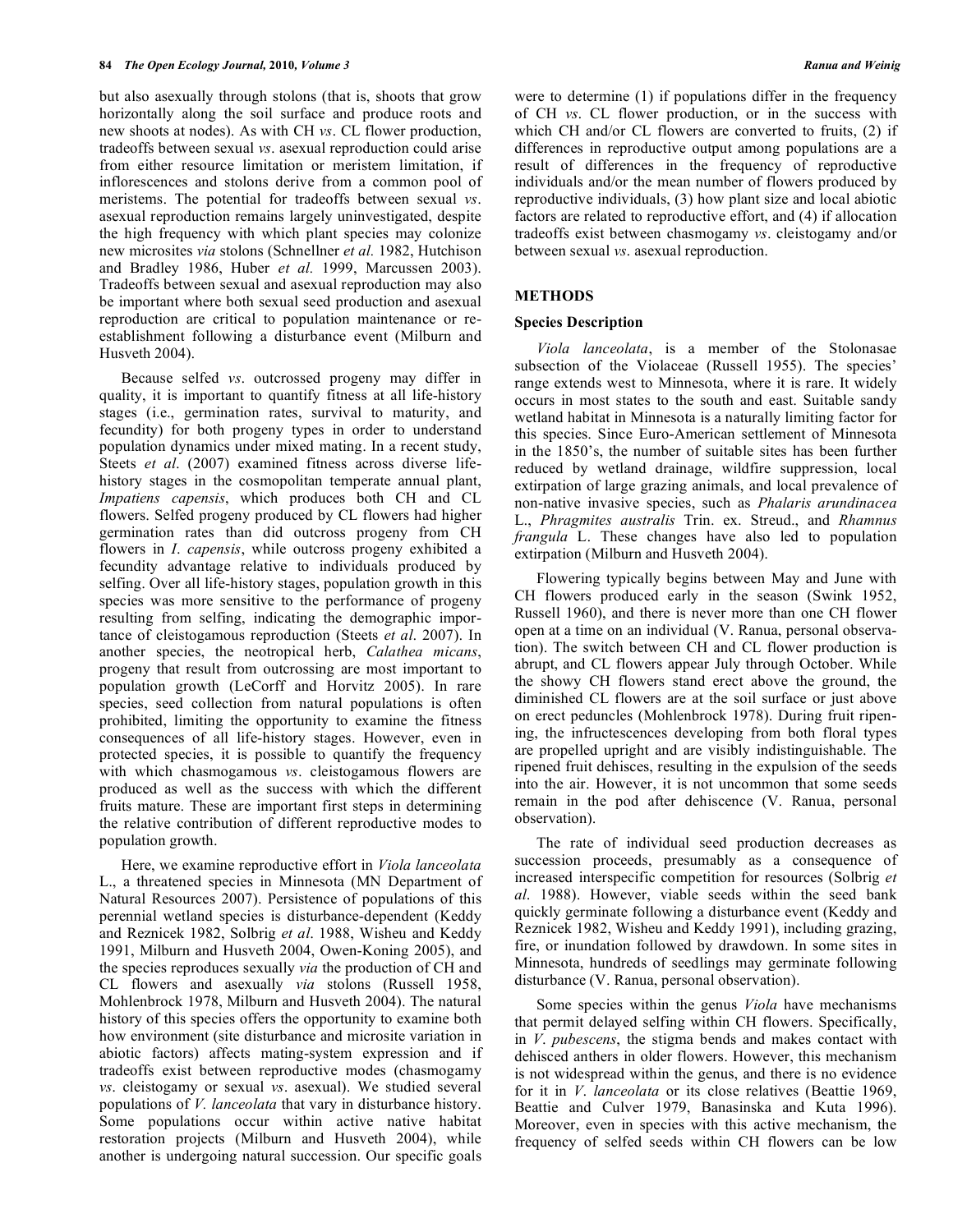

**Fig. (1).** Land cover types for each of 4 study populations of *Viola lanceolata*. OS and OSN occur in the same cover type.

Table 1. Summary of Disturbance History, Disturbance Type, Population Size, and Site Conditions for Experimental Populations **of** *Viola lanceolata*

| <b>Population</b>    | <b>Recent Disturbance Events</b> | <b>Disturbance Type</b>                                           | <b>Population Size</b> | <b>Land Use</b> |  |  |
|----------------------|----------------------------------|-------------------------------------------------------------------|------------------------|-----------------|--|--|
| Kane Meadows (KM)    | None in 15 yrs                   | None                                                              | $\sim 50$              | City open space |  |  |
| Pioneer Park (PP)    | 1989, 2003, 2005, 2006           | Soil excavation, tree and shrub removal,<br>fall prescribed fires | >1.000                 | City park       |  |  |
| Open Space (OS)      | 2007                             | Weed whipping, raking                                             | >1.000                 | City open space |  |  |
| Open Space New (OSN) | 2007                             | Vegetation removal, deep soil scraping                            | < 100                  | City open space |  |  |

| Population           | <b>Early Season</b><br>Soil Moisture <sup>1</sup> , Irradiance <sup>2</sup> , Temperature <sup>3</sup> | <b>Mid-Season</b><br>Soil Moisture, Irradiance, Temperature |
|----------------------|--------------------------------------------------------------------------------------------------------|-------------------------------------------------------------|
| Kane Meadows (KM)    | $34.8 \pm 2.7$ A, $1068 \pm 52$ A, $16.7 \pm 0.2$ A                                                    | $8.5 \pm 1.1$ A, $627 \pm 61.9$ A, $26.8 \pm 0.3$ A         |
| Pioneer Park (PP)    | $52.2 \pm 3.8B$ , $1494 \pm 73B$ , $14.4 \pm 0.2B$                                                     | $40.4 \pm 1.5B$ , $1242 \pm 85.7B$ , $27.7 \pm 0.5B$        |
| Open Space (OS)      | $41.6 \pm 2.6$ C, $1817 \pm 49$ C, $16.4 \pm 0.2$ A                                                    | $20.2 \pm 1.1$ C, $1612 \pm 59.3$ C, $26.3 \pm 0.3$ A       |
| Open Space New (OSN) | NA                                                                                                     | NA                                                          |

<sup>1</sup>. Soil moisture values are percents, <sup>2</sup>. Irradiance units are µmols m<sup>-2</sup> sec<sup>-1</sup>, <sup>3</sup>. Temperatures are in °C. Letters denote significant pairwise differences between populations as determined from Tukey's post-hoc test.

(e.g., 0.07) (Culley 2002). We therefore expect that the majority of seeds within CH fruits are the product of outcrossing. The species also reproduces asexually through the production of vegetative stolons, with connections that can last for several years (Newell 1982). Existing *V. lanceolata* plants readily colonize disturbed microsites by means of stolon production (V. Ranua, personal observation).

## **Study Area**

We chose four populations (Kane Meadows (KM), Pioneer Park (PP), Open Space (OS), and Open Space New (OSN) in the City of Blaine, Anoka County, MN (Fig. **1**) for investigation based on varying history of disturbance (Table **1**). The sites ranged in disturbance history from none recorded in recent history (in the last 15 yrs) to recent soil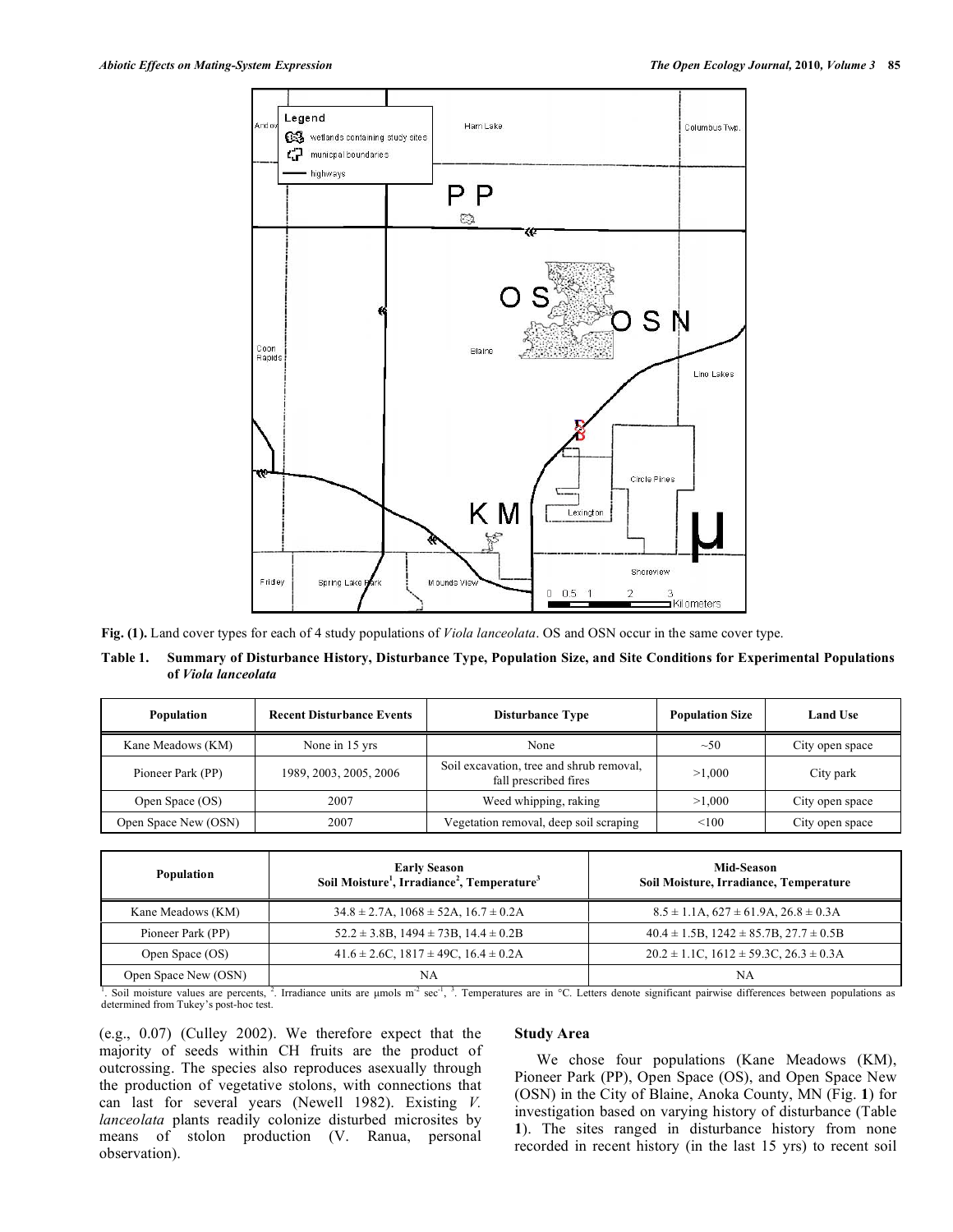### **86** *The Open Ecology Journal,* **2010***, Volume 3 Ranua and Weinig*

disturbance as part of restoration activity (in the last several months of 2007); populations ranged in size from 10's to 1,000's of plants (Table **1**). All populations occurred in wet meadows or rich fens and were located on public lands in the City of Blaine. The population sites occur within the Anoka Sandplain, where large blocks of glacier ice were covered by sand and the sandy wetlands were formed as the glaciers melted (Wovcha *et al*. 1995). Soils are very poorly drained organic materials over sandy glacial outwash, ranging from Markey muck at KM to Rifle mucky peat at the other three sites (USDA Natural Resource Conservation Service 2006).

### **Reproductive Effort, Biotic and Abiotic Factors**

In early spring 2007, we inconspicuously marked 50 individual plants each at KM, OS, and PP with a wooden marker to examine reproductive characteristics, as well as the influence of biotic and abiotic factors on reproduction. When seedlings appeared at OSN in midsummer 2007 after disturbance, we marked 27 seedlings. At all locations, plants were chosen at random by running transects across the population and including for study those plants closest to a set interval, e.g., every 20 cm along the transect. We conducted a census of each marked plant every 6-8 days during the 2007 growing season.

To monitor CH and CL flower and fruit development, we marked each reproductive meristem as it developed with colored bands and then tracked the development of individual buds through time (Schemske 1978). At each census, we classified reproductive parts as (1) new CH or CL flower, (2) developing fruit, (3) aborted fruit, or (4) dehisced fruit. Within the study area, CH flower production began the 1<sup>st</sup> wk of May and ended by the 1<sup>st</sup> wk of June, while CL flower production began in the  $1<sup>st</sup>$  wk of June and continued until late September. For both floral types, fruit production was complete 6-8 wks after the production of new flowers ended. Number of fruits was used an estimate of reproductive effort, because fruits could not be collected for seed counts due to the species' threatened status. At the onset of flowering (May) and at mid-season (July), we recorded the length of the longest leaf and the total number of leaves. These two sets of leaf traits are referred to as 'early' and 'mid' season, respectively. In July, stolon production became apparent, and all plants were scored for the presence of at least one stolon. Determining exact stolon number, while desirable, would have entailed more disturbance of surrounding soil and vegetation.

We measured abiotic environmental conditions at monthly censuses from May through August. Soil temperature was measured with an Accurite probe (Accurite, Lake Genova, Wisconsin) at each plant at a depth of 5 cm. The percent soil moisture was measured using an ECH2O soil moisture probe (Decagon Devices, Pullman, Washington) at each plant at the depth of 5 cm. Light quantity was measured using a LI-COR LI-250 light meter (LI-COR, Lincoln, Nebraska) at each plant. Light quantity was recorded at the rosette on days when total cloud cover was estimated at less than 30%, and no clouds covered the sun at the time of measurement.

Early season vandalism to our plant markers reduced the PP study population to 31. Vandals removed most plant markers at OS and OSN in September 2007, forcing a premature end to the study. Because the natural end of CL flowering is October, this study likely underestimates total CL fruit production by one to four fruits (V. Ranua, personal observation).

### **Statistical Analysis**

To evaluate variation in abiotic conditions, we used oneway ANOVA to test for population differences in early as well as mid-season soil moisture levels, irradiance, and soil temperatures. Significant pairwise differences between sites in the abiotic factors were determined using Tukey's posthoc test (Sokal and Rohlf 1995).

With regard to reproductive characters, total production of CH flowers was calculated as the sum of flowers produced over the first four censuses, *i.e*., over all censuses in which new CH flowers were produced. We calculated two estimates of CL flower production, in part to control for vandalism late in the season. For an estimate of early reproductive effort, we summed CL flowers produced during censuses 3 (when CL flower production began) through census 9 (a mid-season census that was conducted prior to vandalism). For total CL flower production, we took the sum of CL flowers produced over all censuses performed during the growing season. The early CL estimate allows direct comparison with the CH flower production and, for instance, a test of whether early allocation to chasmogamous *vs*. cleistogamous reproduction is correlated. We summed the number of CH fruits and total number of CL fruits over all censuses to determine total reproduction through CH and CL reproduction, with the caveat the total CL reproduction is slightly underestimated.

One-way analysis of variance (ANOVA) was used to test for significant differences among populations in leaf size, leaf number, and both CH and CL flower and fruit production (PROC GLM, SAS 2004). Individuals that failed to reproduce were included in these analyses, and received a score of 0 for flower or fruit number. Due to the large number of non-reproductive individuals per population, the distribution of some reproductive traits was non-normal; a non-parametric rank test was therefore performed for flower and fruit traits (PROC RANK, SAS 2004). However, ANOVA is typically robust to the assumption of normality at moderate sample sizes (Rutherford, 2001), and significance tests from the non-parametric analyses did not differ from the ANOVA results. Only results of the ANOVA are presented in order that similar statistical tests are applied to all traits. Due to the large number of measured traits, we performed a sequential Bonferroni correction for multiple tests (Rice 1989). Tukey's post-hoc test was used to determine significant pairwise differences between populations.

Chi-square tests were used to test for population differences in the frequency of individuals reproducing sexually, via CH or CL flower and fruit production (PROC FREQ, SAS 2004). In particular, a high level of flower production (or fruit production) could arise from either of 2 demographic patterns: from the presence of a large number of reproductive individuals that each has a low-moderate number of flowers, or from a small number of reproductive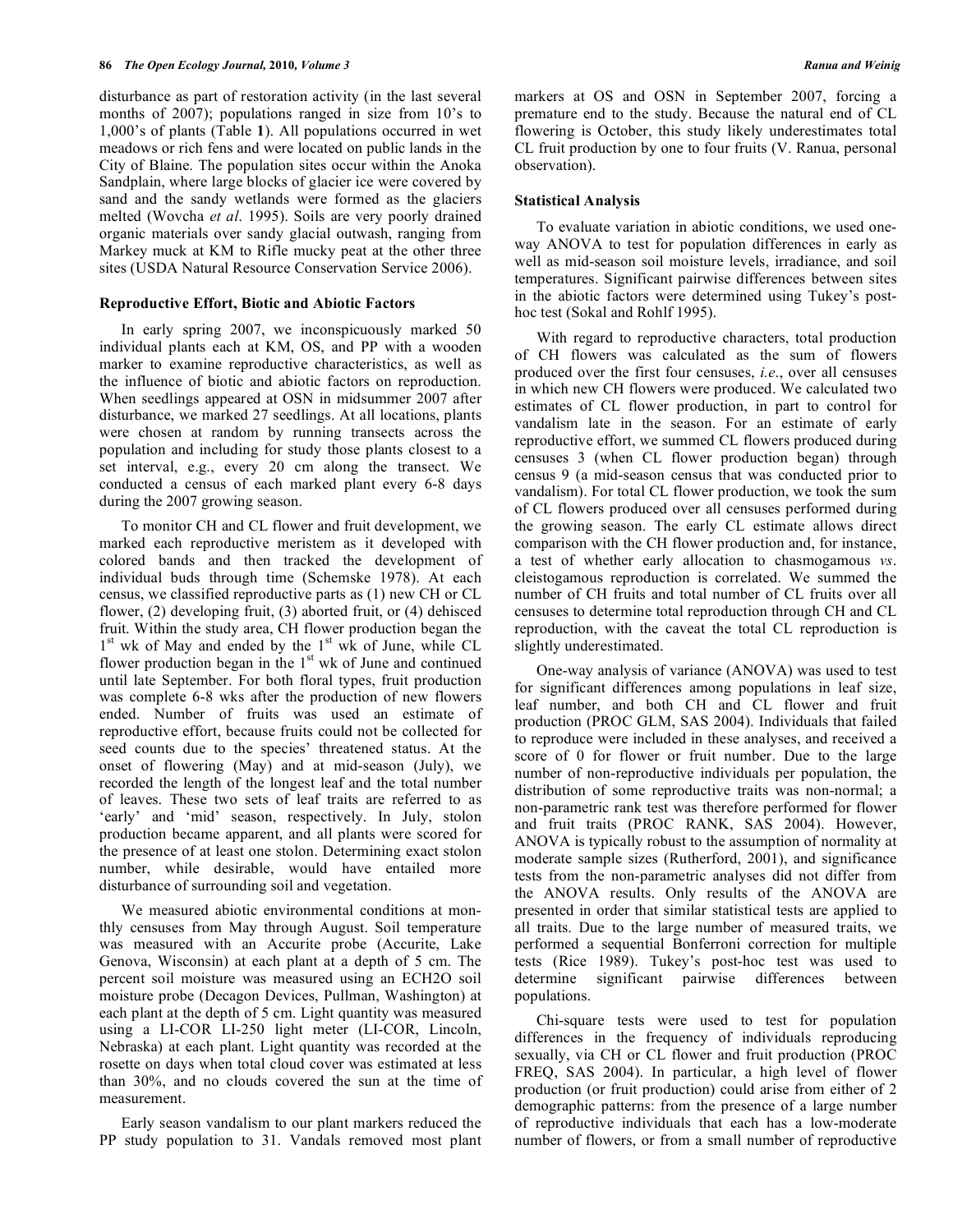individuals that each has high flower production. The relative frequency of reproductive individuals as well as their average fecundity is of interest, because population demography could influence the minimum viable population size. Chi-square tests were also used to test for significant population differences in the frequency of individuals reproducing asexually, *via* stolons.

The association between allocation to CH *vs*. CL was tested using a regression of CL flowers on CH flowers (PROC GLM, SAS 2004), under the hypothesis that high early allocation to chasmogamy might reduce resources/ meristems available for production of cleistogamous flowers. The relationship between sexual and asexual reproduction was explored using logistic regression within the one site (OS) where similar numbers of individuals did and did not produce stolons, i.e., within-level replication was high. In this analysis, the binary trait of stolon presence *vs*. absence was regressed on the sexual traits (total CH flower and CL flowers) (PROC LOGISTIC, SAS 2004). Sexual and asexual reproductive effort might be positively correlated if large individuals produce both flowers and stolons, or negatively correlated if resource and/or meristem tradeoffs exist.

We were also interested in determining if any abiotic factors might account for significant differences among populations in the relative output of CH *vs*. CL fruit (i.e., environmental sources of variation in mating system expression) or in total reproductive output (i.e., the quality of these sites for *V*. *lanceolata*). Analysis of covariance was used to evaluate the main effects of population, plant size (estimated from length of the longest leaf), soil moisture, irradiance, and soil temperature as well as the two-way interactions of population  $\times$  moisture, population  $\times$ irradiance, population  $\times$  temperature, moisture  $\times$  irradiance, moisture  $\times$  temperature, and irradiance  $\times$  temperature on reproductive traits. Temperature was ultimately dropped from the model as preliminary analyses failed to reveal significant main effects or interaction effects with this environmental factor ( $p > 0.20$  for all temperature effects). We performed a sequential Bonferroni correction using the significance level of the overall model to correct for the multiple tests performed on the 5 reproductive traits.

Data for OSN is limited to the frequency of CL reproductive individuals, presence *vs*. absence of stolons, and leaf number, because the first appearance of seedlings occurred in midsummer. While most statistical analyses did not include this population, this information is included because it is relevant to the life-history of *V. lanceolata* and is not available elsewhere.

# **RESULTS**

We used ANOVA to test for population differences in abiotic factors that might affect mating system expression. Populations differed significantly in all measured abiotic factors both early- and mid-season (Table **1**). At both the early- and mid-season censuses, KM was the driest population, followed by OS, and PP. KM experienced the lowest irradiance of any population, while PP was intermediate, and OS had the highest irradiance.

As a consequence of differences in disturbance history and abiotic factors, we expected that populations might differ in average individual size (as estimated from leaf traits) and mating system expression. ANOVA indicate that populations differed significantly in average plant size and both CH and CL flower production (Table **2**), and results of all individual ANOVA remain significant following a sequential Bonferroni correction for multiple tests. Plants from the older populations (KM, PP, and OS from oldest to youngest, respectively) had both a greater number of leaves and larger average leaf size at early-season censuses (Fig. **2A**). At the mid-season census, plants at the newly disturbed population (OSN) that consisted entirely of new germinants had the largest number of but also smallest leaves. Plants at KM and PP produced slightly more than 1 CH flower on average, which is significantly more than the number produced by individuals at OS. Early-season CL flower production (calculated as the total number of flowers produced in censuses  $3 - 9$ ) also differed among populations (Table **2**), with individuals at KM producing significantly more flowers on average than individuals at either PP or OS (Fig. **2B**). Total CL flower production differed significantly among the populations (Table **2**), with plants at the oldest populations, KM and PP, producing more CL flowers than the youngest populations, OS and OSN (Fig. **2B**).

**Table 2. One-Way Analysis of Variance Testing the Effect of Population on Reproductive and Vegetative Traits. Model r <sup>2</sup> range from 0.07-0.19**

| Trait                   | df             | <b>Mean squares</b> | <b>F-value</b> | Pr > F |  |
|-------------------------|----------------|---------------------|----------------|--------|--|
| Early leaf number       | 2              | 10.4                | 11.8           | 0.0001 |  |
| Early leaf length       | 2              | 58.3                | 17.13          | 0.0001 |  |
| Mid leaf number         | 3              | 936.17              | 32.47          | 0.0001 |  |
| Mid leaf length         | 3              | 78.54               | 23.45          | 0.0001 |  |
| CH flowers              | $\mathfrak{D}$ | 11.7                | 6.29           | 0.0025 |  |
| Early CL flowers        | 2              | 18.4                | 4.78           | 0.0101 |  |
| <b>Total CL flowers</b> | 3              | 27.5                | 2.87           | 0.0385 |  |
| CH fruit                | $\overline{c}$ | 13.8                | 8.54           | 0.0003 |  |
| CL fruit                | $\mathfrak{D}$ | 17.94               | 6.95           | 0.0014 |  |

Differences in mating system expression among populations were also observed for fruit production. For CH fruit production, plants at PP produced more fruit than those at KM, and KM plants produced more fruit than OS (Fig. **2B**). Thus, although KM and PP produced equal numbers of CH flowers, plants at PP were more successful than those at KM in converting flowers to fruits. Cleistogamous fruit production differed significantly among sites, with KM producing non-significantly more fruit than PP, and PP producing more than OS. Thus, the early season advantage of plants at KM in producing CL flowers does not translate into increased CL fruit production. In sum, the populations differ in the relative rates of reproduction through CH *vs*. CL fruits. Individuals within KM reproduce more through CL than CH fruit production, whereas individuals within PP are equally likely to produce CH and CL fruits. Individuals in OS have low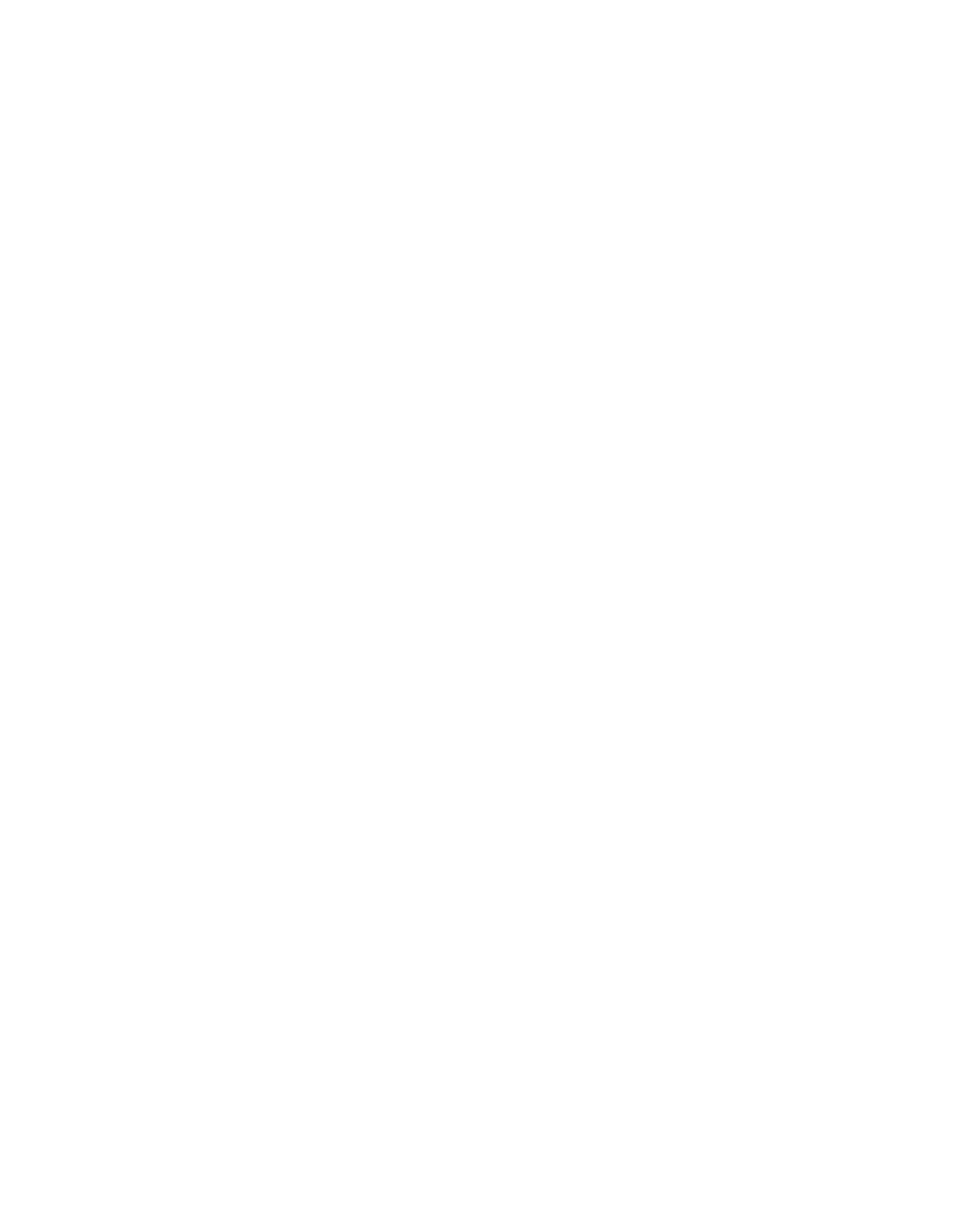| Population |           | <b>Flowers</b> | Fruit     |      |  |  |  |
|------------|-----------|----------------|-----------|------|--|--|--|
|            | <b>CH</b> | CL             | <b>CH</b> | CL   |  |  |  |
| <b>KM</b>  | 48.8      | 75.6           | 22.2      | 55.5 |  |  |  |
| PP         | 45        | 46.2           | 38.5      | 47.8 |  |  |  |
| <b>OS</b>  | 18        | 60             | 4         | 22.9 |  |  |  |
| <b>OSN</b> | 0         | 77             |           | NA   |  |  |  |

**Table 4. Frequency of Reproductive Individuals Observed within each Population**

With regard to the *mean number of flowers produced by individuals that reproduced*, the pattern was for plants at KM and PP to have 1 more CH flower on average than those at OS, and plants at KM typically had 1 more CL flower early in the season than plants at either PP or OS (data not shown). However, these differences in mean CH and CL flower production among populations were non-significant  $(P >$ 0.40 for population effect for both traits). Differences in fruit set were impossible to evaluate statistically due to the small number of individuals within OS that produced fruit (see Fig. **2B**).

To test for potential tradeoffs, we examined correlations among reproductive modes. The average correlation between CH and CL flower production over all populations was positive ( $\beta = 0.16$ ,  $p = 0.001$ , model  $r^2 = 0.23$ ). Logistic regression of stolon presence (or absence) on reproductive characters showed a significantly negative correlation between stolons and the number of CL flowers (Table **5A**), where the regression estimate indicates that for every unit increase in flower number, there was a 0.69 decrease in stolon production. This result indicates a tradeoff in asexual *vs*. sexual reproduction.

**Table 5. Logistic Regression Testing A) the Relationship between Stolon Production and Total CH and CL Flower Production and B) the Relationship between Stolon Production and Plant Size**

| A)                  |    |                 |                          |               |                |  |  |
|---------------------|----|-----------------|--------------------------|---------------|----------------|--|--|
|                     | Df | <b>Estimate</b> | <b>Standard</b><br>error | Wald $\chi^2$ | $P > \gamma^2$ |  |  |
| Intercept           |    | 0.16            | 0.57                     | 0.08          | 0.77           |  |  |
| CH flower<br>number | 1  | $-7.42$         | 95.17                    | 0.01          | 0.94           |  |  |
| CL flower<br>number |    | $-0.69$         | 0.31                     | 4.99          | 0.03           |  |  |

**B)**

**A)**

|             | Df | Estimate | <b>Standard error</b> | Wald $\chi^2$ | $P > \gamma^2$ |
|-------------|----|----------|-----------------------|---------------|----------------|
| Intercept   |    | 5.14     | 2.35                  | 4.77          | 0.03           |
| Leaf number |    | $-1.87$  | 0.86                  | 4.68          | 0.03           |
| Leaf length |    | $-0.82$  | 0.39                  | 4.53          | 0.03           |

We used ANCOVA to evaluate the association between mating system expression and both plant size and microsite variation in abiotic factors. The overall model for each of the 5 analyzed traits was significant at  $P < 0.0003$ , and therefore remained significant following a sequential Bonferroni correction for multiple tests. Plant size (estimated as leaf number and leaf length early in the season) was significantly associated with variation in CH flower and fruit production (Table **6**). More specifically, ANCOVA indicate that size variation accounts entirely for population differences in CH flower and fruit production, that is, the effect of population on CH flower and fruit production becomes non-significant once size is statistically controlled (cf. Tables **2** *vs*. **6**). We used regression analyses (PROC GLM, SAS 2004) to determine the direction of significant associations between plant size and number of CH flower and fruit, i.e., CH flower and fruit production were regressed separately on leaf length and leaf number. Leaf length was positively associated with CH flower production ( $\beta$  = 2.46), while leaf number was positively correlated with both CH flower ( $β=0.83$ ) and fruit (β=0.62) production. No measured abiotic factors contributed to variation in CH flower or fruit production (Table **6**).

ANCOVA indicate that variation in plant size as well as moisture and light conditions were associated with earlyseason CL flower production, total CL flower production, and CL fruit production (Table **6**). As with CH flower and fruit production, numbers of CL flowers and fruits increased with increasing leaf length and leaf number (data not shown). Interestingly, the 2-way interactions of moisture  $\times$ population, light  $\times$  population, and moisture  $\times$  light were all significant or marginally so for early CL flower production, total CL flower production, and CL fruit production (Table **6**). Graphical inspection of the data suggests that the significant moisture  $\times$  population and light  $\times$  population interactions derive from similar response patterns for all 3 traits. Using total CL flower production as an example, the significant moisture  $\times$  population interaction effect apparently derives from the fact that the relationship between moisture and CL reproduction reverses across populations (Fig. **3A**); in KM (the driest population on average over all microsites) CL flower production increases with increasing microsite moisture levels, in OS (the population with intermediate moisture) the relationship between microsite moisture and CL flower production is non-significant, in PP (the wettest population) CL flower production increases with decreasing microsite moisture levels. Using total CL flower production as an example again, the significant light  $\times$ population interaction appears to derive from the fact that CL flower number generally increases as light intensity decreases, but to differing degrees among populations (Fig. **3B**). The significant moisture  $\times$  light interaction derives simply from accelerating CL flower production with high moisture in combination with low light within the KM population; no well-supported secondary peaks indicative of other favorable moisture  $\times$  light combinations are observed in three-dimensional plots of the data (data not shown).

Plant size was also associated with variation in asexual reproduction. In particular, larger plants had lower stolon production (Table **5B**). *A priori*, the expectation might have been that large plants would both increase CL flower number, as described in the preceding Results, and stolon production, but this is not the case. Neither soil moisture,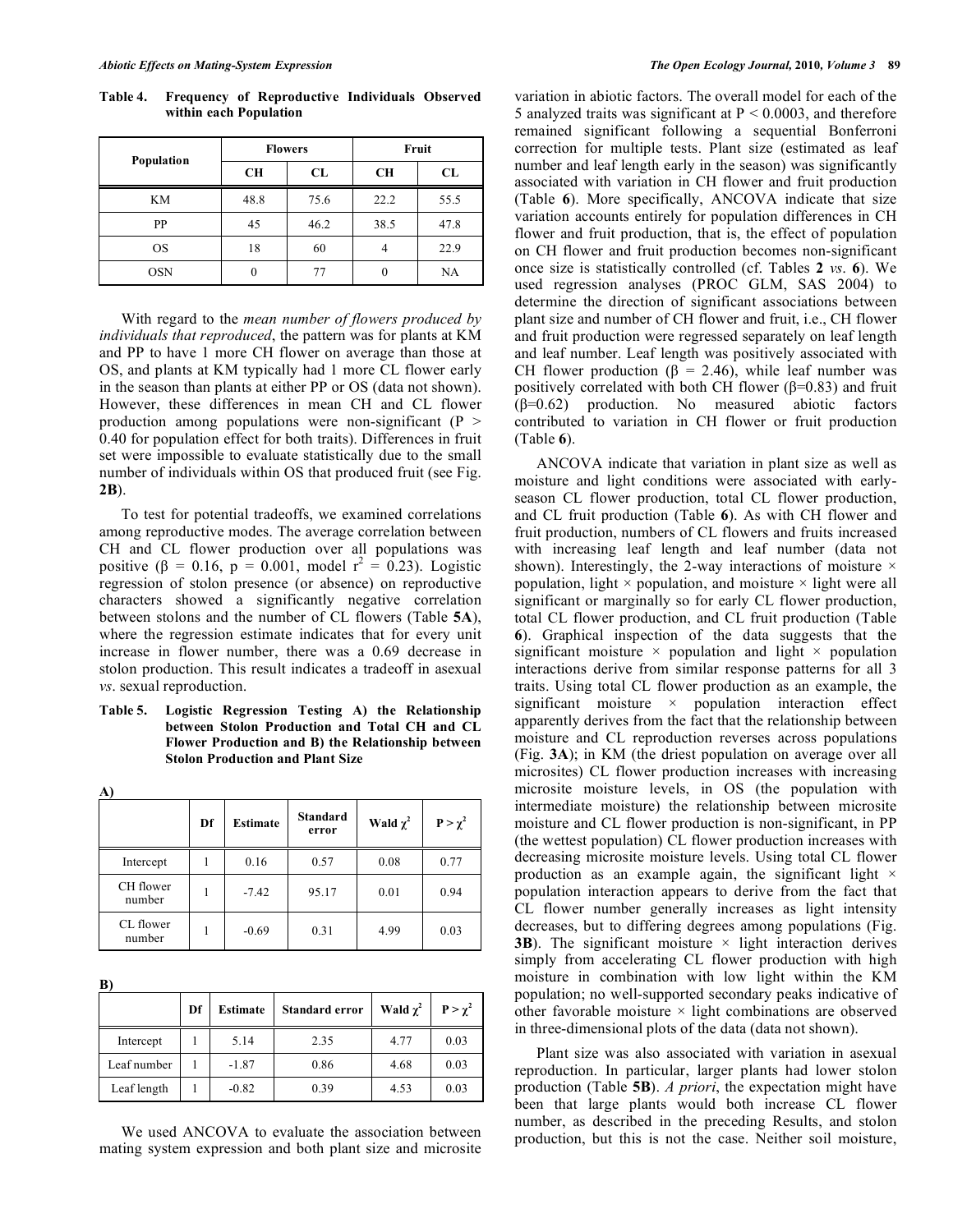|                              |                | <b>Flowers</b> |      |          |                |       |                 |        |    |           |       |       | Fruit          |           |      |        |    |           |      |       |
|------------------------------|----------------|----------------|------|----------|----------------|-------|-----------------|--------|----|-----------|-------|-------|----------------|-----------|------|--------|----|-----------|------|-------|
| Source of<br>variation       | <b>CH</b>      |                |      | Early CL |                |       | <b>Total CL</b> |        |    | <b>CH</b> |       |       |                | <b>CL</b> |      |        |    |           |      |       |
|                              | df             | <b>MS</b>      | F    | Pr > F   | df             | MS    | F               | Pr > F | Df | <b>MS</b> | F     | Pr>F  | df             | <b>MS</b> | F    | Pr > F | df | <b>MS</b> | F    | Pr>F  |
| Population                   | $\overline{2}$ | 0.08           | 0.06 | 0.945    | $\overline{2}$ | 11.17 | 4.31            | 0.016  |    | 59.96     | 8.24  | 0.001 | $\overline{2}$ | 0.02      | 0.02 | 0.982  | 2  | 11.20     | 6.37 | 0.003 |
| Early leaf length            |                | 12.22          | 8.72 | 0.003    |                | 33.88 | 13.08           | 0.001  |    | 62.18     | 8.54  | 0.004 |                | 2.42      | 1.69 | 0.196  |    | 10.77     | 6.13 | 0.015 |
| Early leaf number            |                | 6.29           | 4.49 | 0.036    |                | 23.69 | 9.15            | 0.003  |    | 42.18     | 5.79  | 0.018 |                | 5.95      | 4.16 | 0.043  |    | 13.09     | 7.45 | 0.008 |
| Moisture                     |                | 0.71           | 0.51 | 0.476    |                | 6.12  | 2.37            | 0.127  |    | 17.44     | 2.40  | 0.125 |                | 0.20      | 0.14 | 0.712  |    | 1.37      | 0.78 | 0.380 |
| Light                        |                | 0.30           | 0.21 | 0.645    |                | 18.83 | 7.27            | 0.008  |    | 81.85     | 11.24 | 0.001 |                | 0.06      | 0.04 | 0.844  |    | 9.95      | 5.66 | 0.019 |
| Moisture $\times$ population | $\overline{2}$ | 0.21           | 0.08 | 0.926    | $\overline{2}$ | 8.59  | 3.32            | 0.040  |    | 53.16     | 7.30  | 0.001 | $\overline{2}$ | 0.07      | 0.05 | 0.952  | 2  | 12.06     | 6.86 | 0.002 |
| Light $\times$ population    | $\overline{2}$ | 0.73           | 0.26 | 0.771    | $\overline{2}$ | 5.97  | 2.31            | 0.105  |    | 22.47     | 3.09  | 0.050 | $\overline{2}$ | 0.33      | 0.23 | 0.791  | 2  | 4.28      | 2.44 | 0.093 |
| Moisture $\times$ light      |                | 0.80           | 0.57 | 0.450    |                | 11.90 | 4.60            | 0.035  |    | 38.55     | 5.29  | 0.024 |                | 0.27      | 0.19 | 0.667  |    | 5.38      | 3.06 | 0.083 |

Table 6. Analysis of Covariance Testing the Effects of Plant Size and Abiotic Factors on Reproductive Output. Model r<sup>2</sup> range **from 0.29-0.46**

irradiance, nor temperature were significantly associated with stolon production (data not shown).

# **DISCUSSION**

Mating system expression varied among populations as well as among microsites in the locally threatened species, *V*. *lanceolata*. Plants within the oldest two populations (Kane Meadows and Pioneer Park) produced more CH flowers than those within the two youngest populations (Open Space and Open Space New) (Fig. **2B**). However, plants within PP produced more CH fruit than both KM and OS populations. An analogous pattern of variable total CL flower production and fruit maturation was observed among the KM, PP, OS, and OSN populations. These population differences in reproductive output arose in part from variation in the frequency of reproductive individuals (*i.e*., the frequency of individuals producing at least one flower) and in part from differential success in fruit maturation (*i.e*., the frequency of individuals converting at least one flower to a fruit); the role of mean flower/fruit production by reproductive individuals was unclear. Mechanistically, population differences may be explained by variation in plant size; plants at PP and KM were larger early in the season (Fig. **2A**) and potentially better able to support production of, for instance, costly CH flowers and eventual CH fruit maturation than smaller plants at OS (see also Solbrig 1981). Pollen-limitation might have reduced fruit set of KM relative to PP plants. The KM population had <50 CH flowering plants, while PP had >700 CH-producing individuals. *Viola lanceolata*'s potential pollinators are in the genera *Osmia* and *Andrena* and members of the Halictidae (Beattie 1974), which have small foraging ranges (Beattie and Culver 1979) and may not be attracted to small plant populations (Beattie 1976). Although the small sample size makes it difficult to generalize to disturbance history, observed differences in the likelihood of producing flowers and maturing fruits indicate that populations apparently differ in quality.

The differences described above in the average reproductive behavior of individual plants within each population may translate into population genetic differences. At KM, about one third of both CH and CL flowers matured to fruit. The plants at KM, however, had higher cleistogamous than

chasmogamous fruit production because more CL flowers were initiated, and thus more progeny arose from selfing than outcrossing. Within PP, CH fruits were more likely to mature than CL fruit (100% *vs*. 33%), but similar numbers of CH and CL fruit were ultimately set because plants produced roughly one third as many CH as CL flowers. Thus, approximately equal numbers of progeny within the PP population may arise from self-fertilization *vs*. outcrossing. Within OS, virtually all progeny arose from cleistogamous fruit and thus selfing. From mating system expression alone, one might expect the least heterozygosity at the KM and OS populations, because progeny arise more from selfing than outcrossing. At KM, the small population size also means that stochastic loss of rare alleles is more likely. However, the typically erosive effect of selfing on heterozygosity and of stochastic processes on genetic variation may be mitigated in this species by the durable seed bank; wetland *Viola spp.* seed banks may persist for years in peat soils and germinate following disturbance (Jensen and Mayer 2001, Milburn and Husveth 2004), suggesting that all outcrossed seeds matured in the past few years (at KM) are likely contributing to diversity in the seed bank and that a new cohort of germinating individuals may be quite variable. Hypotheses on genetic diversity, however, ignore a) potential inbreeding in CH flowers (which we believe to be low given the apparent absence of active delayed selfing mechanisms in this species, but which could theoretically increase the frequency of selfed progeny at PP) and b) potential differences in performance at different life stages, including how many CH relative to CL seeds survive to reproduce and what the relative fecundity is of both CH and CL progeny as well as asexual progeny. The few existing studies provide variable evidence that seed size (Elisafenko 2001, Culley 2002, Eckstein and Otte 2005) and germination (Bülow-Olsen 1984, Berg and Redbo-Torstensson 1999, Elisafenko 2001, Culley 2002, Eckstein and Otte 2005) differ between selfed *vs*. outcrossed progeny in other *Viola spp*.

Given observed population differences in the average number of flowers produced and success at maturing fruits, demography and population growth could depend to varying degrees on CH vs. CL reproduction among populations. As described above, plants at KM produced more CL than CH fruits, and likely produced more CL than CH seeds. This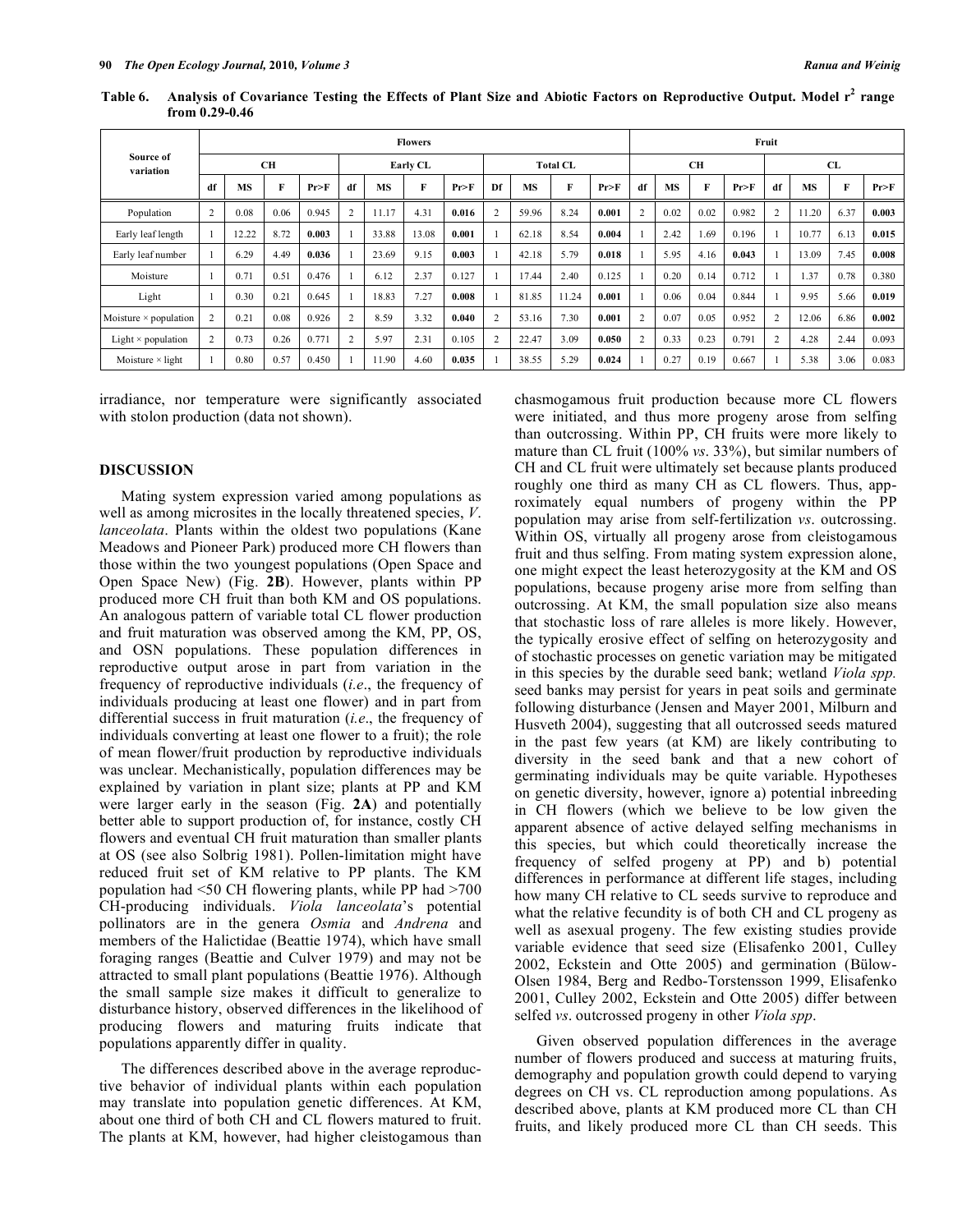

**Fig. (3).** Relationship between **A**) moisture and residual CL flower production by population (after effects of leaf number and leaf size are statistically controlled) and **B**) irradiance and residual CL flower production by population.

suggests that population growth/persistence at KM depends more on cleistogamous than chasmogamous reproduction. At PP, approximately equal numbers of CH and CL fruit were matured, suggesting that both reproductive modes are important to population growth. At OS, almost exclusively CL fruit were matured, suggesting that population demography at this population (and perhaps young populations in general) relies on self-fertilized seeds. It is perhaps worth noting that observed population differences in mating system expression may arise from plasticity to abiotic factors that differ across the 4 study sites or from genetic differentiation for canalized trait expression; nevertheless, regardless of the mechanism underlying differential CL *vs*. CH reproduction, potential effects of mating system on population genetics and demographic patterns exist. Additional studies on performance across life-history stages would be beneficial, but the results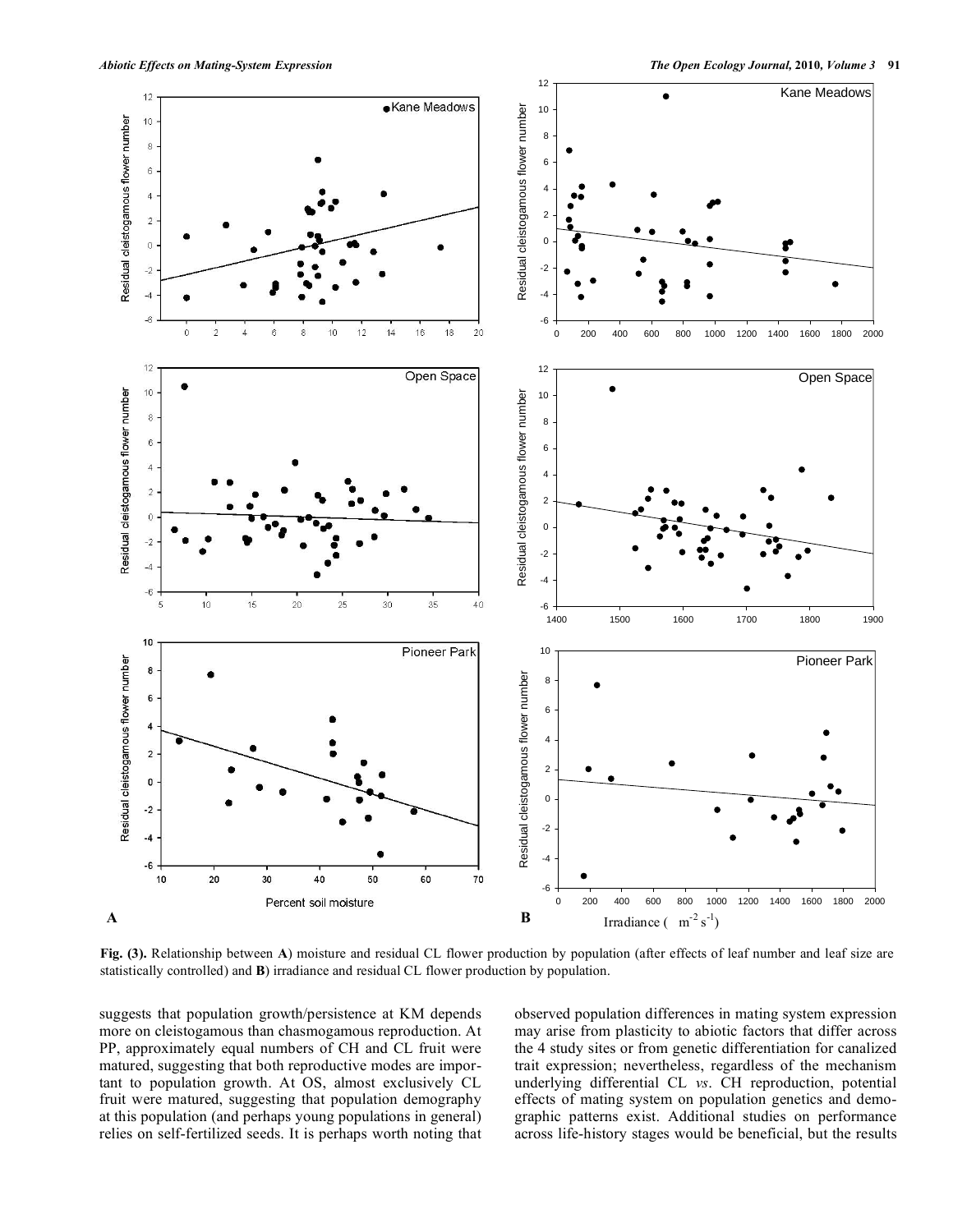presented in this study on floral initiation rate and fruit maturation success nevertheless generate testable hypotheses regarding the possible importance of mating system and population disturbance history to demography and population genetics.

In addition to variation among populations, microsite variation in abiotic factors was also associated with mating system expression. Production of chasmogamous flowers and fruits was generally unrelated to soil moisture levels, irradiance, and temperature, although chasmogamous reproduction was positively correlated with plant size. By contrast, the production of cleistogamous flowers and fruit was closely tied to soil moisture levels and irradiance to a lesser extent. Interestingly, the species appears to tolerate a wide range of percent soil moisture, given the range of soil moistures across the three populations, KM, OS, and PP (driest to wettest respectively) (Fig. **3A**). Results from the two populations where the most CL fruit were set (KM and PP) suggest that 8-20 percent soil moisture is optimal for CL reproduction (Fig. **3A**), *i.e*., the most fruit are set by plants growing in this soil moisture range. The population  $\times$  moisture for cleistogamy also highlights the fact that apparent environmental effects on trait expression will vary depending on the environmental range sampled. Finally, other factors being equal, reproduction through self-fertilization is likely to increase relative to outcrossing in populations with such intermediate soil moisture levels, because cleistogamous reproduction will be higher than in comparatively drier and wetter populations while chasmogamous reproduction will be unaffected.

Some reproductive traits were strongly correlated. Consistent with the positive association between plant size and both CH and CL flower production in the current study and in prior studies (Solbrig 1981), the correlation between CH and CL flower number was positive. Potentially, larger plants inhabit more favorable microsites (or are older), and this environmental covariance leads to a positive correlation. More specifically, large plants have sufficient resources and/or meristems to support both CH and CL flowers, while smaller plants produce fewer CH and CL flowers and fruits, resulting in a positive correlation. The question remains as to the genetic correlation between these two reproductive types. We further observed a negative correlation between sexual, cleistogamous reproduction and asexual, stolon production. Interestingly, although larger plants (as estimated from leaf size) have more CL flower production, they have reduced stolon production. Potentially, early allocation of meristems to CL flower production limits stolon production. Alternatively, there may be allocation tradeoffs to vegetative functions, *i.e*., increased leaf production comes at the cost of stolons, and this underlies the tradeoff with cleiostogamy; resource limitation seems less likely, however, because increases in leaf number should increase the carbon pool available for both flower and stolon production (Watson 1984). Regardless of the exact mechanism, we believe that this negative phenotypic correlation reflects the genetic one; differences in vigor and environmental covariances are unlikely to contribute, because large plants did not exhibit increased allocation to both CL and stolon production. In terms of genetic structure, it appears that plants produce variable progeny via outcrossing of chasmogamous flowers and less variable/clonal progeny via either cleistogamy *or*

stolons. This tradeoff may also affect establishment of new populations; while stolon production may be favored as a means to colonize newly disturbed microsites in this species (V. Ranua, personal observation), no colonization of distant sites is possible. Finally, the observed correlations might also affect the stability of mixed mating strategies. A recent study indicates that correlations (conflicts) among reproductive characters could favor some intermediate level of selfing, thus evolutionarily stabilizing mixed mating (Johnston *et al*. 2009).

Reproductive effort is one measure of habitat quality, and despite the small number of sampled populations, some results seem potentially relevant to management of *V*. *lanceolata*. In our study, the most frequently disturbed population, PP, had the greatest number of individuals and a high frequency of large, reproductive individuals. Individuals in this population produced fairly even numbers of CH and CL fruit, whereas the waxing (OS, OSN) and waning populations (KM) reproduced primarily via cleistogamy. Others have also observed that cleistogamy increases as environmental quality decreases (Schemske 1978, Waller 1979, Cortés-Palomec and Ballard 2006). For *V. lanceolata*, a high-quality habitat—one that enables high reproduction through chasmogamy, or high total reproduction—may be a frequently disturbed habitat. High-quality habitats, and the associated CH/outcross seed production, should contribute to heterozygosity and progeny diversity (in a single cross). A low-quality habitat—one with primary reproduction through CL seeds, or low overall reproduction—may be populations that are infrequently disturbed or undergoing natural succession. One exception is that populations of new germinants, like OSN, likely reproduce only through CL seeds the first year; in fact, we observed that individuals at OSN produced CH flowers in the second growing season. In general, our observations are in line with those of Solbrig *et al.* (1988); they found that following a disturbance event that eliminated plant competitors, *V. lanceolata* seeds germinated and produce a large seedling population. Once these seedlings became reproductive adults, they negatively affected seed germination and recruitment of new seedlings and total population growth rate declined. However, this population of reproducing adults also replenished the seed bank. Solbrig *et al*. (1988) also observed that with time other plants that outcompete *V. lanceolata* will invade the disturbed population. Eventually all violet plants disappear, and the population is reduced to the seed bank until another disturbance event takes place and the process repeats itself (Solbrig *et al*. 1988).

# **ABBREVIATIONS**

- $CH = Chasmogamous$
- $CL = Cleistogamous$

## **ACKNOWLEDGEMENTS**

The authors thank the City of Blaine for permitting the use of public land for this research as well as LF Delph and MT Brock for comments on the manuscript. This work was supported by NSF grants DBI-0227103 & DBI-0605736 to CW.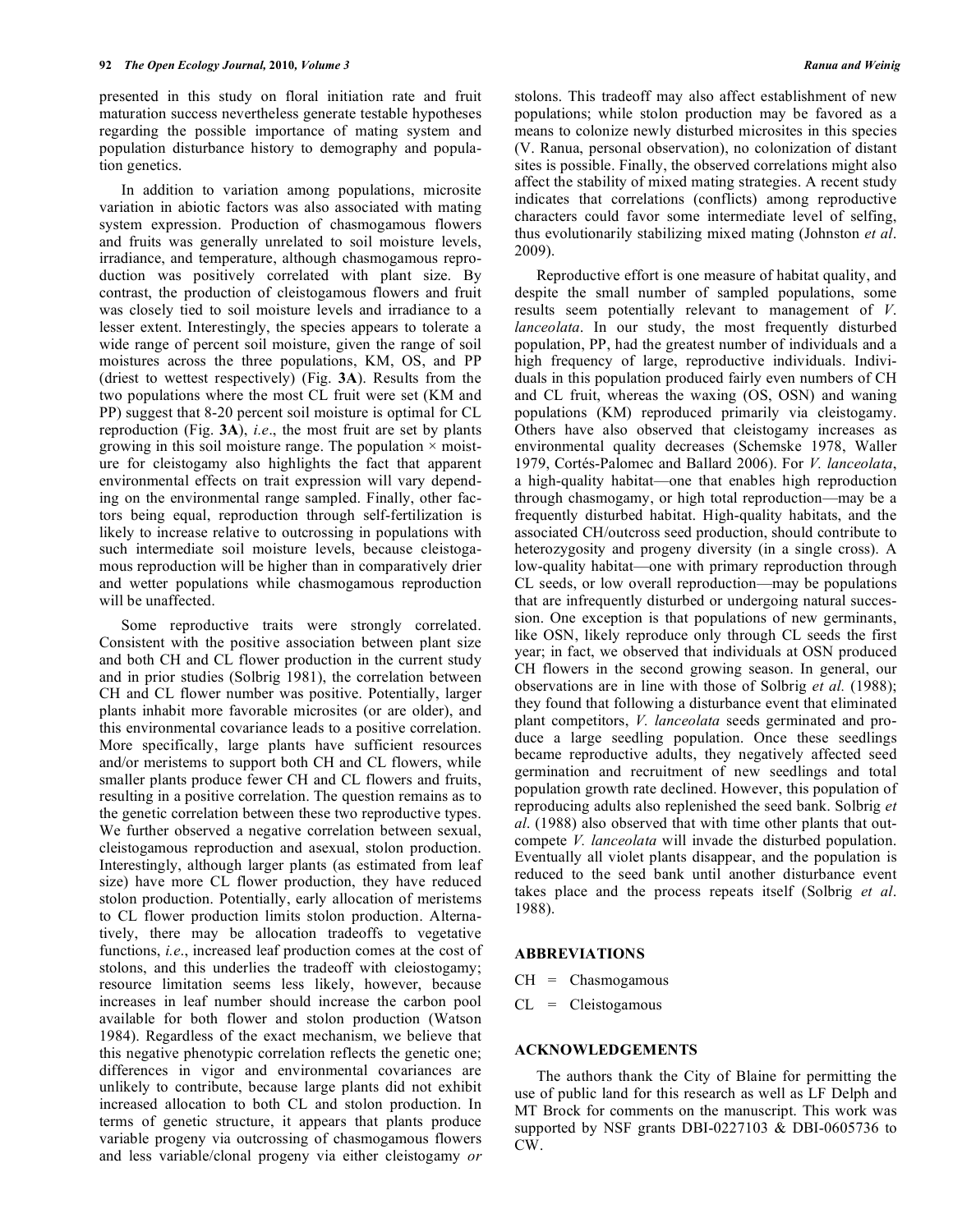### **REFERENCES**

- Banasinska, A, & Kuta, E (1996) Allogamy in Viola odorata. *Acta Biologica Cracoviensia*, 38, 41-51.
- Beattie, AJ (1969) The floral biology of three species of Viola. *New Phytologist*, 68, 1187-1201.
- Beattie, AJ (1974) Floral evolution in *Viola*. *Annals of the Missouri Botanical Garden*, 61, 781-793.
- Beattie, AJ (1976) Plant dispersal, pollination, and gene flow in Viola. *Oecologia*, 25, 291-300.
- Beattie, AJ, & Culver, DC (1979) Neighborhood size in Viola. *Evolution*, 33, 1226-1229.
- Berg H, & Redbo-Torstensson, P (1999) Offspring performance in three cleistogamous Viola species. *Plant Ecology*, 145, 49-58.
- Bülow-Olsen, A (1984) Diplochory in Viola: a possible relation between seed dispersal and soil seed bank. *American Midland Naturalist,* 112, 251-260.
- Charlesworth, D, & Charlesworth, B (1987) Inbreeding depression and its evolutionary consequences. *Annual Review of Ecology and Systematics*, 18, 237-268.
- Cortés-Palomec, AC, & Ballard, HE Jr (2006) Influence of annual fluctuations in environmental conditions on chasmagamous flower production in Viola striata. *Journal of the Torrey Botanical Society*, 133, 312-320.
- Culley, TM (2002) Reproductive biology and delayed selfing in Viola pubescens (Violaceae) and understory herb with chasmogamous and cleistogamous flowers. *International Journal of Plant Science*, 163, 113-122.
- Darwin, CH (1877). *The different forms of flowers on plants of the same species*, Reprint, University of Chicago Press, Chicago, Illinois, USA.
- Eckstein, RL, & Otte, A (2005) Effects of cleistogamy and pollen source on seed production and offspring performance in three endangered violets. *Basic and Applied Ecology*, 6, 339-350.
- Elisafenko, TV (2001) Morphology and biology of rare Siberian Viola. L. species seeds. *Rastilel'Nya Resursy,* 37, 40-46. [In Russian]
- Falconer, DS & Mackay, TFC (1996) Introduction to Quantitative Genetics. Ed 4. Longmans Green, Harlow, Essex, UK.
- Geber, M (1990) The cost of meristem limitation in *Polygonum arenastrum* : Negative genetic correlations between fecundity and growth. *Evolution*, 44, 799-819.
- Goodwillie, C, Kalisz, K, & Eckert, CG (2005) The evolutionary enigma of mixed mating systems in plants: occurrence, theoretical explanations, and empirical evidence. *Annual Review of Ecology, Evolution, and Systematics*, 36, 47-49.
- Hutchinson, MJ, & Bradley, IK (1986) Ecological perspectives on clonal perennial herbs, when does it pay for individual clone modules to be functionally integrated or independent. *BioScience*, 36, 178-182.
- Huber, H, Lukács, & Watson, MA (1999) Spatial structure of stoloniferous herbs: an interplay between structural blue-print, ontogeny and phenotypic plasticity. *Plant Ecology*, 141, 107-115.
- Jensen, K, & Meyer, C (2001) Effects of light competition and litter on the performance of Viola palustris and on species composition and diversity in an abandoned fen meadow. *Plant Ecology*, 155, 169- 188.
- Keddy, PA, & Reznicek, AA (1982) The role of seed banks in the persistence of Ontario's coastal plain flora. *American Journal of Botany*, 69, 13-22.
- LeCorff, J, & Horvitz, CC (2005) The contrasting roles of chasmogamous and cleistogamous reproduction in population growth and population spread in an ant-dispersed neotropical herb, *Calathea micans* (Marantaceae). *Ecological Modeling*, 188, 41-51.
- Lord, EM (1981) Cleistogamy: a tool for the study of floral morphogenesis, function, and evolution. *The Botanical Review,* 47, 421-449.
- Marcussen, T (2003) Evolution, phylogeography, and taxonomy within the Viola alba complex (Violaceae). *Plant Systematics and Evolution*, 237, 51-74.
- Mattila, T, & Salonen, V (1995) Reproduction of Viola mirabilis in relation to light and nutrient availability. *Canadian Journal of Botany*, 73, 1917-1924.
- Milburn, SA, & Husveth, JJ (2004) Conservation assessment for lanceleaved violet (Viola lanceolata L. var. lanceolata). Report for the

USDA Forest Service, Eastern Region, Milwaukee, Wisconsin, USA.

- Minnesota Department of Nautural Resources (2007) Minnesota's List of Endangered, Threatened, and Special Concern Species. [Internet]. Minnesota Department of Natural Resources, Saint Paul, Minnesota, USA; cited 12 May 2009. Available from http:/files.dnr.state.mn.us/natural\_resources/ets/endlist.pdf.
- Mohlenbrock, RH (1978) The illustrated flora of Illinois: Flowering plants, hollies to loasas. South Illinois University Press, Carbondale, USA.
- Newell, SJ (1982) Translocation of C14-photoassimilate in two stoloniferous Viola species. *Bulletin of the Torrey Botanical Club,* 109, 306-317.
- Owen-Koning, C (2005) Vegetation patterns resulting from spatial and temporal variability in hydrology, soils, and trampling in an isolated basin marsh, New Hampshire, USA. *Journal of Ecology*, 25, 239-251.
- Rice, WR (1989) Analyzing tables of statistical tests. *Evolution*, 43, 223- 225.
- Russell, NH (1955) The taxonomy of the North American acaulescent white violets. *American Midland Naturalist*, 54, 481-494.
- Russell, NH (1958) *The violets of Minnesota*, Reprint of the Proceedings of the Minnesota Academy of Science, Minnesota Academy of Science, Saint Paul, USA, Volume 25 & 26.
- Russell, NH (1960) Studies in the photoperiodic responses of violets (Viola). *Southwestern Naturalist*, 5, 177-186.
- Rutherford, A (2001) *Introducing ANOVA and ANCOVA, a GLM approach*. Sage Publications Ltd. London, UK.
- Schellner, RA, Newell, SJ, & Solbrig, OJ (1982) Studies on the population biology of the genus Viola, IV. spatial patterns of ramets and seedlings in three stoloniferous species. *Journal of Ecology*, 70, 273-290.
- Schemske, DW (1978) Evolution of reproductive characteristics in Impatiens (Balsaminanceae): The significance of cleistogamy and chasmogamy. *Ecology*, 59, 596-613.
- Schmitt, J, Eccleston, J, & Ehrhardt, DW (1987) Density-dependent flowering phenology, outcrossing, and reproduction in I. capensis. *Oecologia*, 72, 341-347.
- Sokal, RR, & Rohlf, FJ (1995) *Biometry: the principles and practice of statistics in biological research*, 3rd ed. Macmillan, New York, USA.
- Solbrig, OT (1981) Studies on the population biolgy of the genus Viola. II. the effect of plant size on fitness in Viola sororia. *Evolution*, 35, 1080-1093.
- Solbrig, OT, Curtis, WF, Kincaid, DT, & Newell, SJ (1988) Studies on the population biology of the genus Viola. VI. Demography of V. fimbriatula and V. lanceolata. *Journal of Ecology*, 76, 301-319.
- Stearns, SC (1992) *The evolution of life histories*, Oxford University Press, New York, USA.
- Steets, JA, & Ashman, TL (2004) Herbivory alters the expression of a mixed mating system. *American Journal of Botany*, 91, 1046-1051.
- Steets, JA, Salla, R, & Ashmann, TL (2006) Herbivory and competition interact to affect reproductive traits and mating system expression in Impatiens capensis. *American Naturalist*, 167, 592-599.
- Steets, JA, Wolf, DE, Auld, JR, & Ashman, TL (2007) The role of natural enemies in the expression and evolution of mixed mating in hermaphroditic plants and animals. *Evolution*, 61, 2043-2055.
- Swink, FA (1952) A phenological study of the flora of the Chicago region. *American Midland Naturalist*, 48,758-768.
- Thompson, DA, & Beattie, AJ (1981) Density-mediated seed and stolon production in Viola (Violaceae). *American Journal of Botany*, 68, 383-388.
- USDA Natural Resource Conservation Service (2006) Web Soil Survey. [Internet] USDA Soil Survey Division, Washington, D.C. USA; Dec 27. Available from http://websoilsurvey.nrcs.usda.gov
- Waller, DM (1979) The relative costs of selfed and outcrossed seeds in Impatiens capensis (Balsaminaceae). *American Journal of Botany*, 66, 313-320.
- Watson, M (1984) Developmental constraints: Effect on population growth and patterns of resource allocation in a clonal plant. *The American Naturalist*, 123, 411-426.